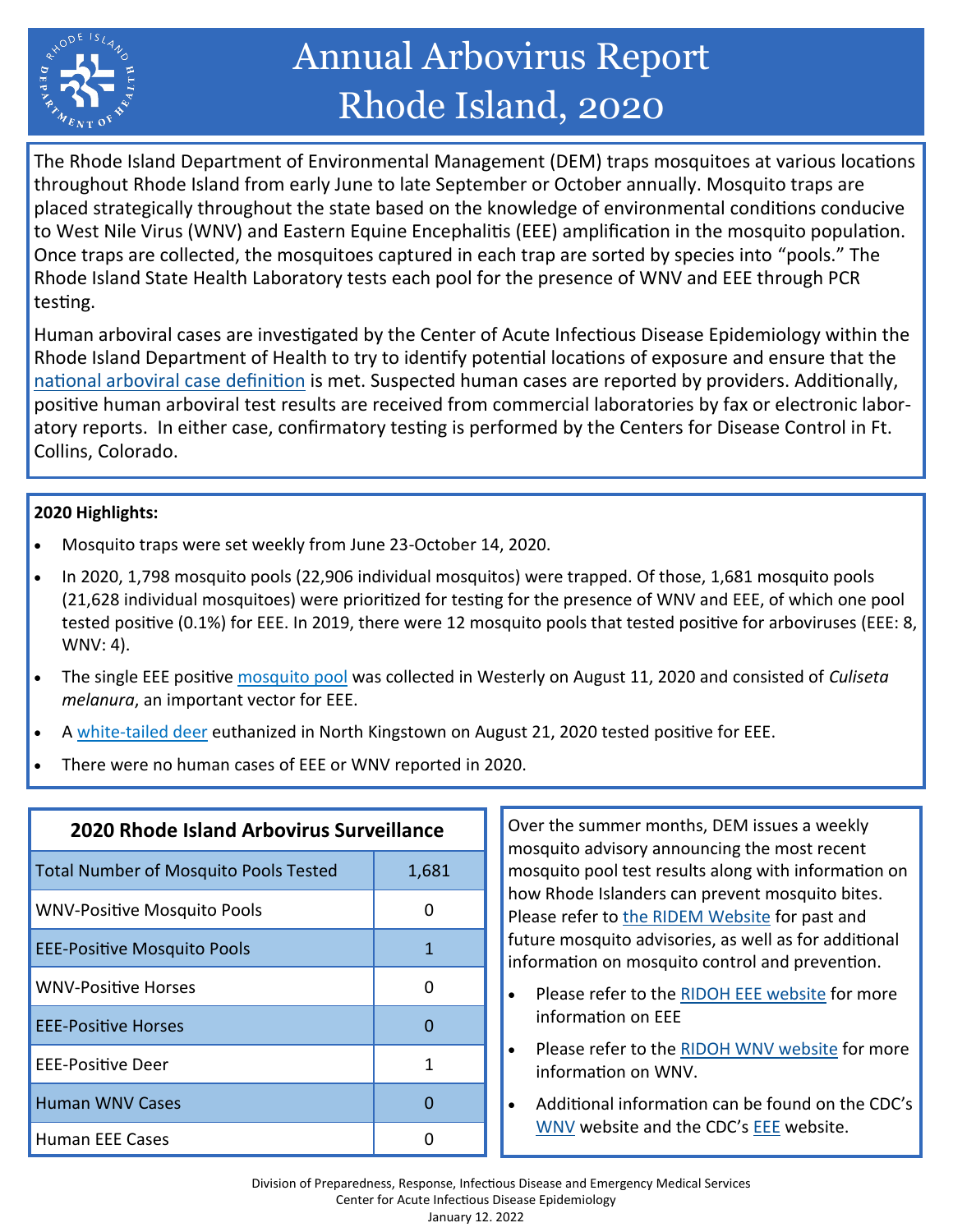

## **Figure 1: Average Mosquito Density per Trap by Week, Rhode Island, 2020**

- The figure below demonstrates the weekly Rhode Island mosquito trap density from June to October 2020.
- While the overall average mosquito trap density peaked in July, the only EEE-positive pool identified during the season was trapped in mid-August when the average mosquito trap densities were declining. Identifying positive mosquitoes in the late summer and early fall is expected since mosquito-borne disease have had the opportunity over the summer to magnify in the mosquito population. The positive pool was comprised of *Culiseta melanura* trapped in Westerly on August 11*.*
- Comparatively in 2019, the season's peak density was seen in early August and eight EEE positive mosquito pools were identified from early August until early October.

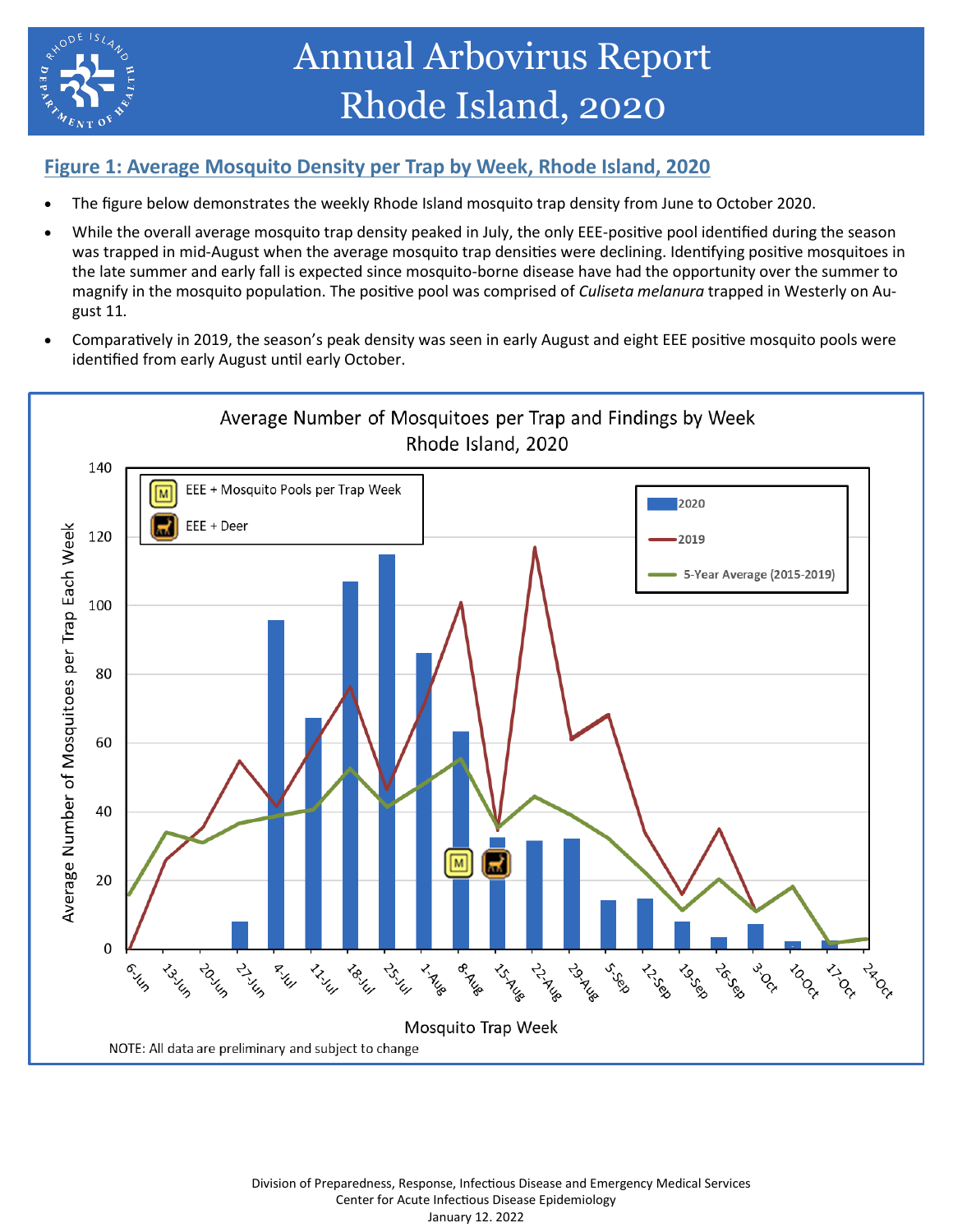

# **Table 1 : Mosquito Surveillance: Pools by Species, Rhode Island, 2020**

Between June 23, 2020 and October 14, 2020, the Rhode Island Department of Environmental Management trapped 1,798 mosquito pools comprised of 22,907 individual mosquitoes. The table below describes the mosquito species trapped monthly during the 2020 arboviral season.

| <b>Species</b>            | June           | July                    | <b>August</b>  | September      | October        | <b>Total</b>      |
|---------------------------|----------------|-------------------------|----------------|----------------|----------------|-------------------|
| Aedes abserratus          | $\overline{2}$ |                         |                |                |                | $\overline{2}$    |
| Aedes albopictus          | 3              | 1                       | 5              | 3              |                | 12                |
| Aedes aurifer             | $\overline{7}$ | $\overline{1}$          |                |                |                | 8                 |
| Aedes canadensis          | 21             | 52                      | 8              | $\overline{2}$ |                | 83                |
| Aedes cantator            | 5              | 29                      | $\overline{4}$ | 3              |                | 41                |
| Aedes communis            |                | 1                       |                |                |                | 1                 |
| Aedes excrucians          | $\overline{1}$ |                         |                |                |                | $\overline{1}$    |
| Aedes fitchii             |                | 1                       |                |                |                | 1                 |
| Aedes grossbecki          |                | $\overline{2}$          |                |                |                | $\overline{2}$    |
| Aedes hendersoni          |                |                         | $\overline{2}$ |                |                | $\overline{2}$    |
| Aedes japonicus           | $\overline{7}$ | 30                      | 28             | 10             | $\overline{2}$ | 77                |
| Aedes provocans           |                | 1                       |                | $\overline{2}$ |                | 3                 |
| Aedes sollicitans         | 3              | $\overline{2}$          | $\overline{2}$ | $\overline{1}$ |                | 8                 |
| Aedes sticticus           |                | 1                       |                |                |                | 1                 |
| Aedes stimulans           | $\mathbf{1}$   | $\overline{4}$          | $\overline{1}$ |                |                | $6\phantom{1}$    |
| Aedes taeniorhynchus      | 9              | 51                      | 30             | 12             | 1              | 103               |
| Aedes thibaulti           | $\overline{2}$ | 3                       | $\overline{2}$ |                |                | 7                 |
| Aedes triseriatus         | 1              | 15                      | 11             | 5              |                | 32                |
| Aedes trivittatus         |                | $\overline{1}$          | $\overline{2}$ |                |                | $\overline{3}$    |
| Aedes vexans              | 1              | 34                      | 24             | 12             | $\overline{2}$ | 73                |
| Aedes spp.                | 9              | 24                      | 10             | $\overline{2}$ |                | 45                |
| Anopheles crucians        | 1              | 15                      | 27             | 9              | $\overline{2}$ | 54                |
| Anopheles punctipennis    | 8              | 22                      | 33             | 21             | $\overline{1}$ | 85                |
| Anopheles quadrimaculatus | $6\phantom{1}$ | 29                      | 46             | 18             | $\mathbf{3}$   | 102               |
| Anopheles walker          | 3              | 16                      | 15             | $\overline{2}$ | $\overline{2}$ | 38                |
| Anopheles spp.            |                | 1                       | 8              | 1              |                | 10                |
| Coquilletidia perturbans  | 35             | 188                     | 95             | 20             | $\overline{1}$ | 339               |
| Culex spp.                | 22             | 111                     | 135            | 68             | 11             | 347               |
|                           | 22             | 49                      | 51             | 33             | 9              | 164               |
| Culiseta melanura         |                |                         |                |                |                | 0.7% Positivity   |
|                           |                |                         | $1EE(+)$       |                |                | (151 of 164 pools |
|                           |                |                         |                |                |                | tested)           |
| Culiseta morsitans        |                |                         | $\overline{2}$ |                |                | $\overline{2}$    |
| Culiseta spp.             |                | 3                       |                |                |                | $\overline{3}$    |
| Psorophora ferox          |                | $\overline{\mathbf{4}}$ | 1              | $\mathbf{1}$   |                | $6\phantom{1}$    |
| Uranotaenia sapphirine    | $\overline{4}$ | 27                      | 63             | 37             |                | 131               |
| Unknown spp.              |                | 1                       | $\overline{4}$ | $\mathbf{1}$   |                | 6                 |
| <b>Total</b>              | 173            | 719                     | 609            | 263            | 34             | 1,798             |

 Division of Preparedness, Response, Infectious Disease and Emergency Medical Services Center for Acute Infectious Disease Epidemiology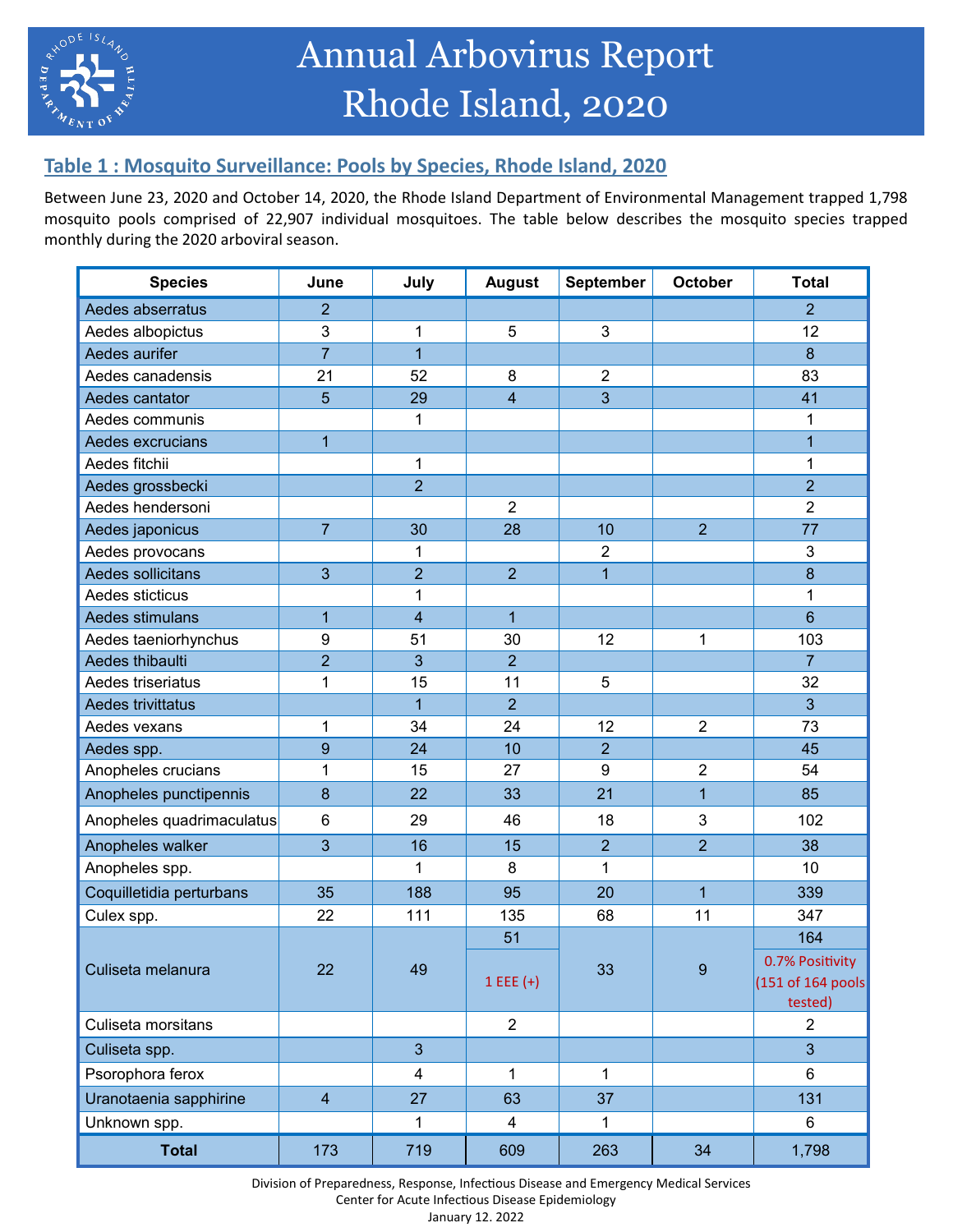

# Annual Arbovirus Report Rhode Island, 2020

### **Figure 2 : Mosquito Pools Identified by Trap Night**

- During the latter part of summer, mosquito populations decrease, but older mosquitoes are more likely to carry arboviruses, thus increasing the risk of human infection. This is illustrated in the Figure below, which describes the biweekly frequency of WNV and EEE positive mosquito pools for 2001-2020.
- As indicated in the figure, the frequency of positive pools increases through the mid-summer months until it peaks in early September.

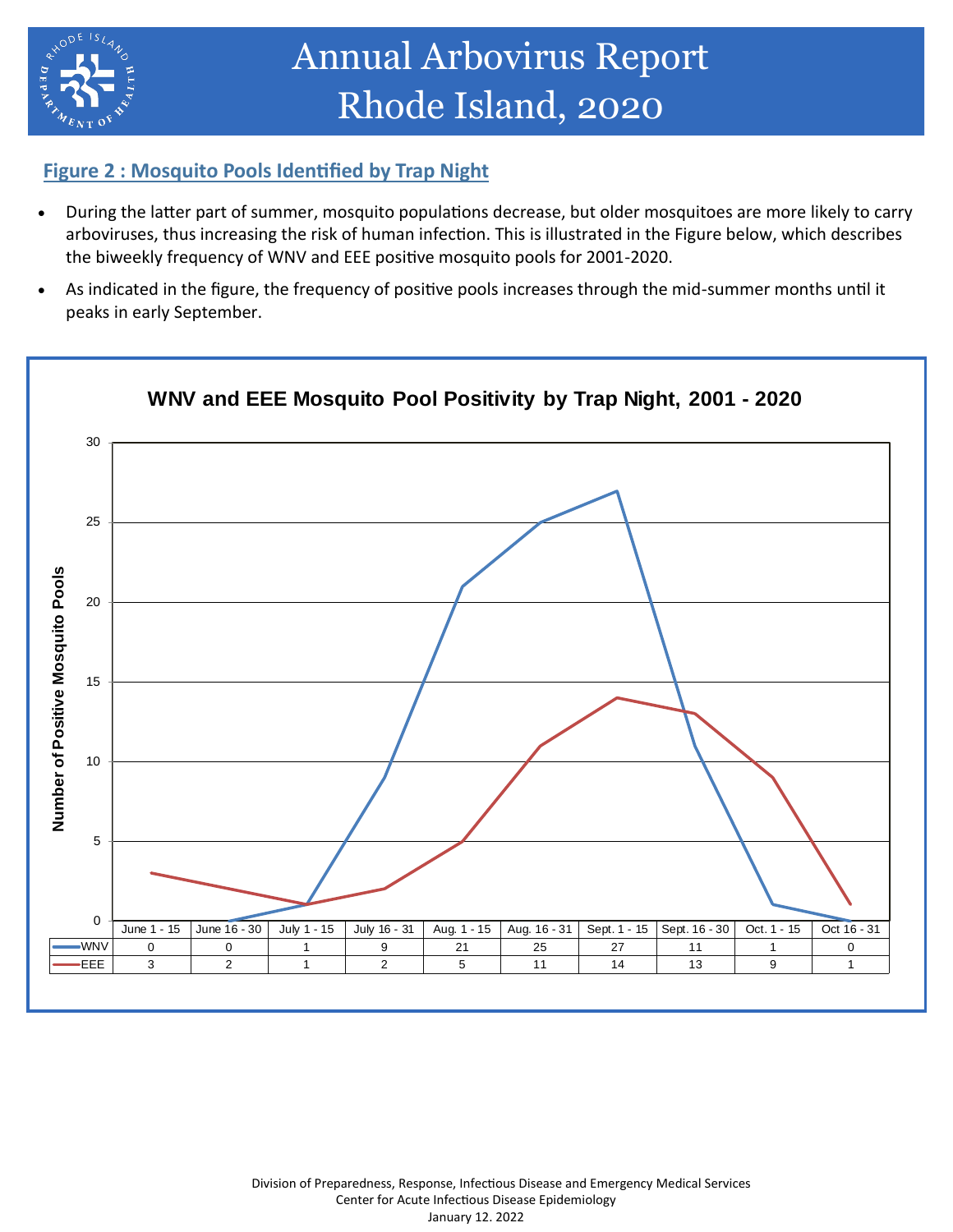

# **Table 2: Mosquito Surveillance: Mosquito Pools Collected by Town, Rhode Island, 2020**

| <b>Town</b>            | <b>Total Pools</b> | Percentage of all<br><b>Pools Collected</b> | <b>Positive Pools</b> | <b>Percent Positivity</b><br>by Town     |  |
|------------------------|--------------------|---------------------------------------------|-----------------------|------------------------------------------|--|
| <b>Barrington</b>      | 80                 | 4.4                                         | $\mathbf{0}$          | $\overline{0}$                           |  |
| <b>Block Island</b>    | 60                 | 3.3                                         | $\pmb{0}$             | $\pmb{0}$                                |  |
| <b>Central Falls</b>   | 71                 | 4.0                                         | $\overline{0}$        | $\overline{0}$                           |  |
| Charlestown            | 91                 | 5.1                                         | $\pmb{0}$             | $\pmb{0}$                                |  |
| Coventry               | 34                 | 1.9                                         | $\mathbf 0$           | $\overline{0}$                           |  |
| Cranston               | 70                 | 3.9                                         | $\pmb{0}$             | $\mathbf 0$                              |  |
| Cumberland             | 13                 | 0.7                                         | $\mathbf 0$           | $\overline{0}$                           |  |
| <b>East Providence</b> | 64                 | 3.6                                         | $\pmb{0}$             | $\mathbf 0$                              |  |
| <b>Exeter</b>          | 122                | 6.8                                         | $\overline{0}$        | $\overline{0}$                           |  |
| Foster                 | 35                 | 1.9                                         | $\pmb{0}$             | $\mathbf 0$                              |  |
| Glocester              | 80                 | 4.4                                         | $\overline{0}$        | $\overline{0}$                           |  |
| Hopkinton              | 25                 | 1.4                                         | $\pmb{0}$             | $\pmb{0}$                                |  |
| Johnston               | 49                 | 2.7                                         | $\mathbf{0}$          | $\mathbf 0$                              |  |
| Lincoln                | 3                  | 0.2                                         | $\boldsymbol{0}$      | 0                                        |  |
| New Shoreham           | $6\phantom{a}$     | 0.3                                         | $\mathbf{0}$          | $\overline{0}$                           |  |
| Newport                | 57                 | 3.2                                         | $\pmb{0}$             | $\pmb{0}$                                |  |
| North Kingstown        | 81                 | 4.5                                         | $\mathbf{0}$          | $\overline{0}$                           |  |
| North Smithfield       | 54                 | 3.0                                         | $\pmb{0}$             | $\pmb{0}$                                |  |
| Pawtucket              | 47                 | 2.6                                         | $\mathbf{0}$          | $\pmb{0}$                                |  |
| Portsmouth             | 50                 | 2.8                                         | $\pmb{0}$             | $\pmb{0}$                                |  |
| Providence             | 25                 | 1.4                                         | $\mathbf 0$           | $\overline{0}$                           |  |
| Scituate               | 8                  | 0.4                                         | $\pmb{0}$             | $\pmb{0}$                                |  |
| South Kingstown        | 102                | 5.7                                         | $\overline{0}$        | $\overline{0}$                           |  |
| Tiverton               | 160                | 8.9                                         | 0                     | 0                                        |  |
| Warren                 | 21                 | 1.2                                         | $\bf 0$               | $\pmb{0}$                                |  |
| Wawick                 | 19                 | 1.1                                         | $\pmb{0}$             | $\pmb{0}$                                |  |
| <b>West Greenwich</b>  | 36                 | 2.0                                         | $\bf 0$               | $\pmb{0}$                                |  |
| <b>West Kingston</b>   | $\mathbf{1}$       | 0.1                                         | $\pmb{0}$             | $\pmb{0}$                                |  |
| <b>West Warwick</b>    | 58                 | 3.2                                         | $\pmb{0}$             | $\overline{0}$                           |  |
| Westerly               | 276                | 15.4                                        | 1 EEE                 | 0.4<br>(264 of 276 pools<br>tested)      |  |
| <b>Total</b>           | 1,798              | 100                                         | 1 EEE                 | 0.1<br>(1,681 of 1,798)<br>pools tested) |  |

 Division of Preparedness, Response, Infectious Disease and Emergency Medical Services Center for Acute Infectious Disease Epidemiology

January 12. 2022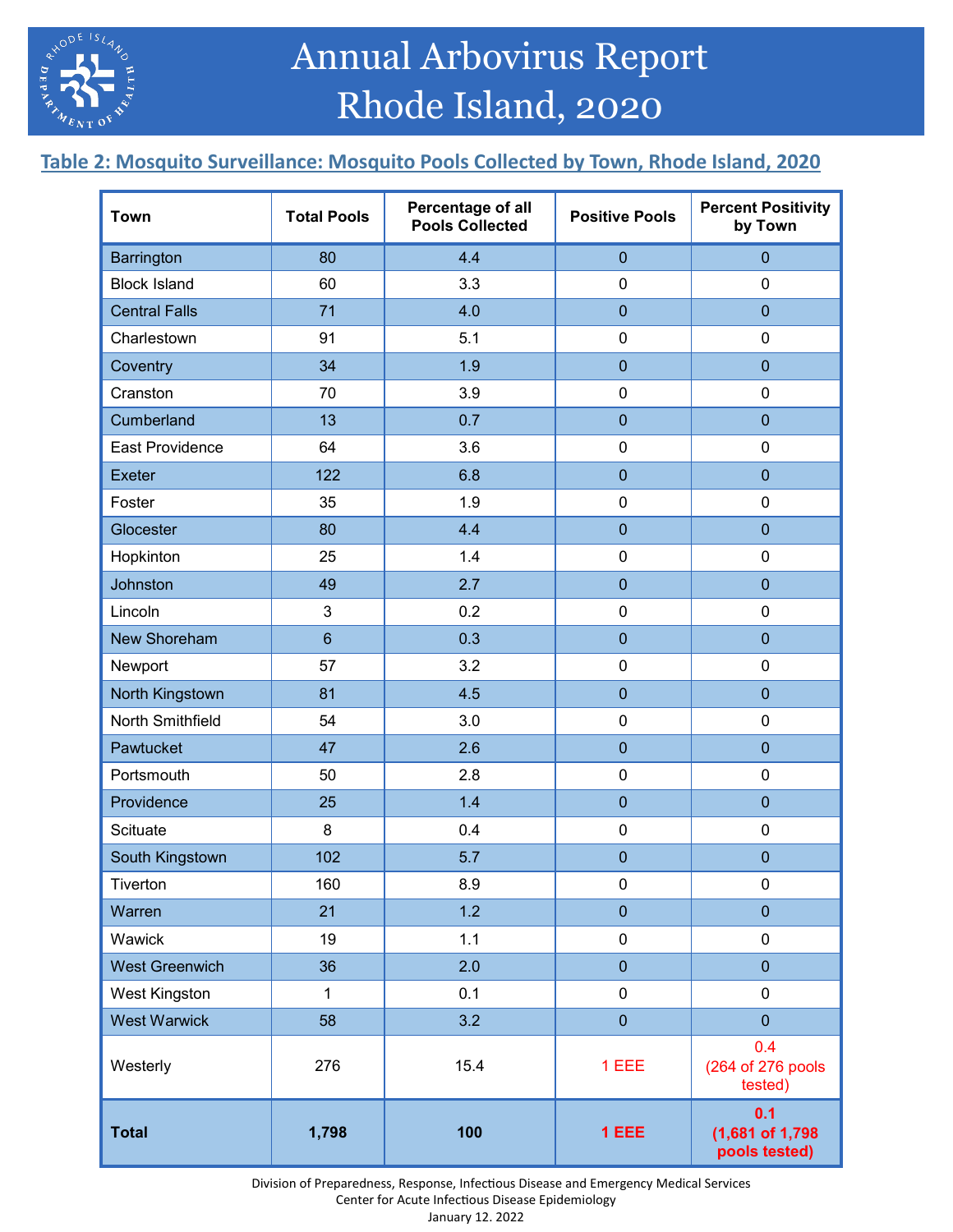



 Division of Preparedness, Response, Infectious Disease and Emergency Medical Services Center for Acute Infectious Disease Epidemiology January 12. 2022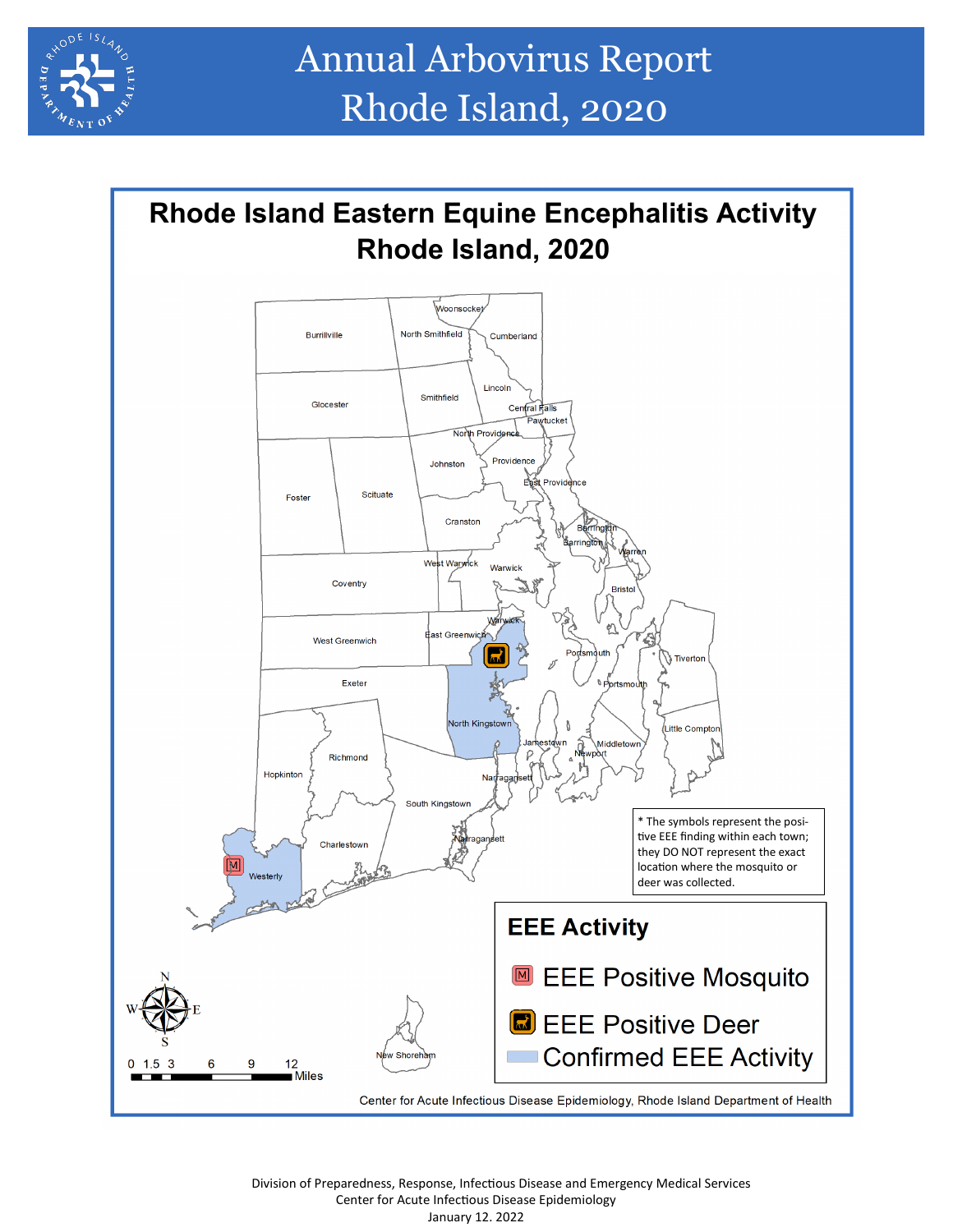

Annual Arbovirus Report Rhode Island, 2020

# **Table 3: Mosquito Surveillance: Summary Data, Rhode Island, 2001-2020**

| Year | <b>Number of</b><br>pools tested | Number of<br>positive<br>counties | <b>Total number</b><br>of positive<br><b>Pools</b> | <b>Number of WNV</b><br>positive pools | <b>Earliest positive</b><br>trap date for<br><b>WNV</b> | <b>Number of EEE</b><br>positive pools | <b>Earliest positive</b><br>trap date for EEE |
|------|----------------------------------|-----------------------------------|----------------------------------------------------|----------------------------------------|---------------------------------------------------------|----------------------------------------|-----------------------------------------------|
| 2001 | 1856                             | $\overline{3}$                    | 14                                                 | 14                                     | 7/16/2001                                               | $\Omega$                               | <b>NA</b>                                     |
| 2002 | 1417                             | $\overline{2}$                    | 4                                                  | 4                                      | 8/28/2002                                               | $\Omega$                               | <b>NA</b>                                     |
| 2003 | 2383                             | $\overline{4}$                    | 27                                                 | $\overline{7}$                         | 8/21/2003                                               | 17                                     | 9/10/2003                                     |
| 2004 | 3062                             | $\overline{2}$                    | $\overline{7}$                                     | 0                                      | <b>NA</b>                                               | $\overline{7}$                         | 7/19/2004                                     |
| 2005 | 1466                             | $\overline{2}$                    | $\overline{2}$                                     | $\mathbf{1}$                           | 9/19/2005                                               | $\mathbf 0$                            | <b>NA</b>                                     |
| 2006 | 1382                             | 4                                 | 19                                                 | 10                                     | 8/8/2006                                                | 3                                      | 9/17/2006                                     |
| 2007 | 1048                             | $\overline{2}$                    | 5                                                  | 5                                      | 8/20/2007                                               | $\Omega$                               | <b>NA</b>                                     |
| 2008 | 1207                             | $\overline{2}$                    | 10                                                 | 10                                     | 8/26/2009                                               | 0                                      | <b>NA</b>                                     |
| 2009 | 1138                             | $\overline{2}$                    | 14                                                 | 3                                      | 9/8/2009                                                | $\overline{3}$                         | 8/24/2009                                     |
| 2010 | 1621                             | 3                                 | 9                                                  | $\overline{2}$                         | 8/30/2010                                               | 2                                      | 8/23/2010                                     |
| 2011 | 1690                             | 3                                 | $\overline{3}$                                     | $\overline{2}$                         | 8/22/2011                                               | $\mathbf{0}$                           | <b>NA</b>                                     |
| 2012 | 2234                             | 4                                 | 16                                                 | 5                                      | 7/9/2012                                                | 6                                      | 8/6/2012                                      |
| 2013 | 2311                             | $\overline{4}$                    | 17                                                 | 8                                      | 7/29/2013                                               | $\overline{4}$                         | 8/26/2013                                     |
| 2014 | 1727                             | 2                                 | 4                                                  | $\overline{2}$                         | 8/4/2014                                                | 0                                      | <b>NA</b>                                     |
| 2015 | 2117                             | $\overline{3}$                    | 5                                                  | $\overline{4}$                         | 8/12/2015                                               | $\Omega$                               | <b>NA</b>                                     |
| 2016 | 1969                             | 3                                 | 4                                                  | 1                                      | 7/25/2016                                               | $\overline{2}$                         | 8/1/2016                                      |
| 2017 | 1533                             | $\overline{3}$                    | 5                                                  | 3                                      | 8/7/2017                                                | $\overline{2}$                         | 6/26/2017                                     |
| 2018 | 1967                             | 5                                 | 14                                                 | 10                                     | 7/30/2018                                               | 4                                      | 6/11/2018                                     |
| 2019 | 2501                             | $\overline{4}$                    | 12                                                 | $\overline{4}$                         | 8/26/2019                                               | 8                                      | 8/5/2019                                      |
| 2020 | 1681                             | $\mathbf{1}$                      | $\mathbf{1}$                                       | 0                                      | <b>NA</b>                                               | $\mathbf{1}$                           | 8/11/2020                                     |

## **Table 4: Human Arboviral Cases, Rhode Island, 2016-2020**

| <b>Date</b>                                       | 2016           | 2017           | 2018         | 2019         | 2020         | 5-Year Total   |  |  |
|---------------------------------------------------|----------------|----------------|--------------|--------------|--------------|----------------|--|--|
| Eastern Equine Encephalitis Virus (Neuroinvasive) | $\Omega$       | 0              | $\Omega$     | 3            | 0            | 3              |  |  |
| Powassan Virus (Neuroinvasive)                    | 1              | 2              | $\Omega$     | 1            | 0            | 4              |  |  |
| <b>West Nile Virus</b>                            | 2              | $\overline{2}$ | $\mathbf{1}$ | 0            | $\Omega$     | 5.             |  |  |
| Neuroinvasive                                     | $\overline{2}$ | 1              | $\Omega$     | 0            | 0            | 3              |  |  |
| Non-neuroinvasive                                 | 0              | $\mathbf{1}$   |              | 0            | $\Omega$     | $\overline{2}$ |  |  |
| <b>Travel Associated Arboviral Cases</b>          |                |                |              |              |              |                |  |  |
| Chikungunya                                       | 3              | $\Omega$       | $\Omega$     | $\mathbf{1}$ | $\Omega$     | $\overline{4}$ |  |  |
| Dengue                                            | 5              | 1              | 1            | 8            | $\mathbf{1}$ | 16             |  |  |
| La Crosse Virus (Neuroinvasive)                   | $\Omega$       | 0              | $\mathbf{1}$ | $\mathbf{1}$ | $\Omega$     | $\mathcal{L}$  |  |  |
| Zika Virus                                        | 75             | 23             | 0            | 0            | 0            | 98             |  |  |
| Zika Virus Disease, Non-congenital                | 56             | 3              | $\Omega$     | $\Omega$     | $\Omega$     | 59             |  |  |
| Zika Virus Infection, Non-congenital              | 18             | 20             | $\Omega$     | 0            | 0            | 38             |  |  |
| Zika Virus Infection, Congenital                  |                | 0              | $\Omega$     | $\Omega$     | $\Omega$     |                |  |  |

 Division of Preparedness, Response, Infectious Disease and Emergency Medical Services Center for Acute Infectious Disease Epidemiology January 12. 2022